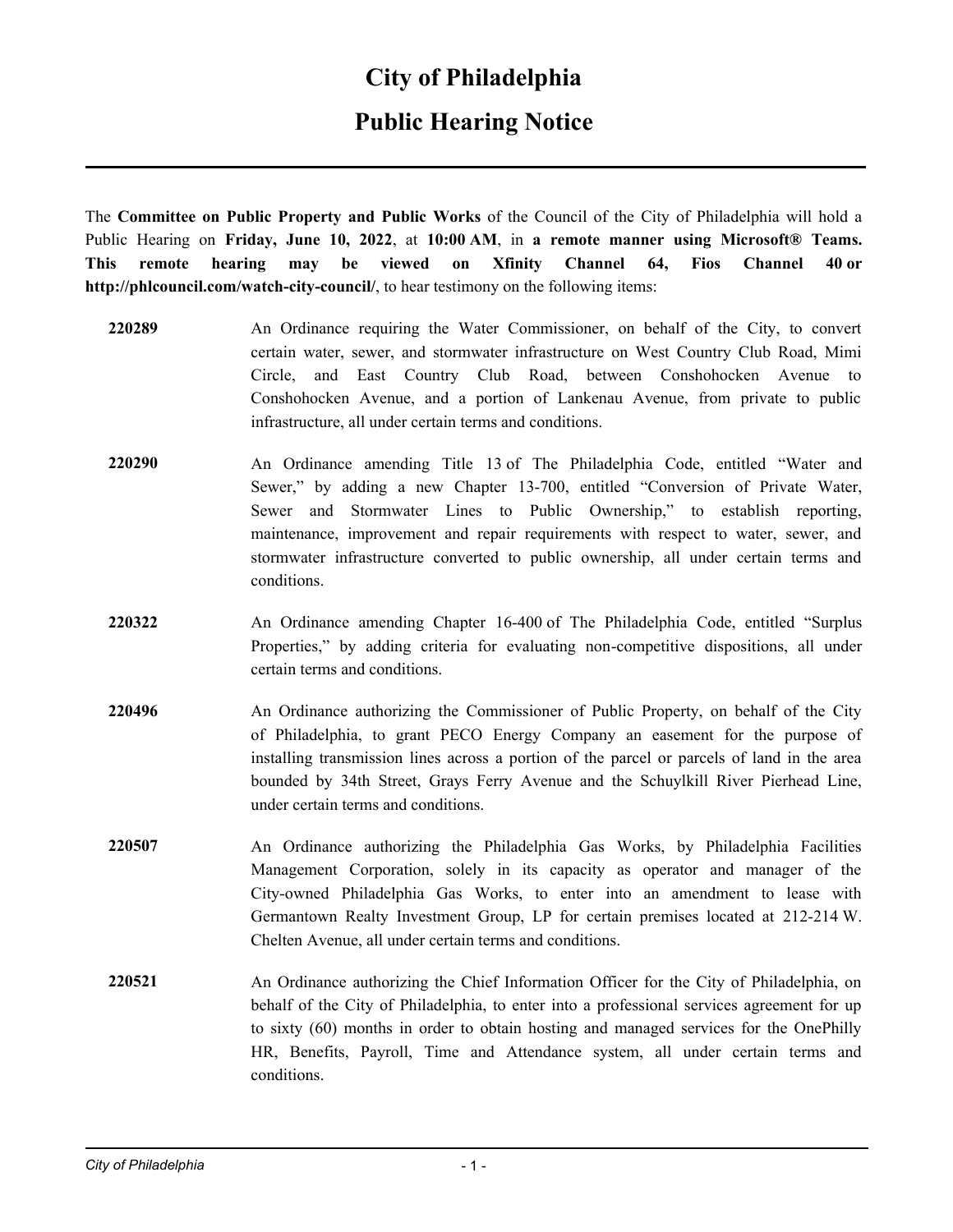## **City of Philadelphia**

## **Public Hearing Notice**

**Committee on Public Property and Public Works Friday, June 10, 2022 at 10:00 AM** 

**220522** An Ordinance authorizing the Commissioner of Public Property, on behalf of the City of Philadelphia, to convey to the Philadelphia Authority for Industrial Development, all or a portion of certain parcels of land in and about the area bounded by Wharton, 12th, Reed, and 11th Streets for further conveyance; to enter into a sublease agreement with the Philadelphia Authority for Industrial Development for use by the City of Philadelphia of a premises located at 1357 S. 12th Street, Philadelphia, Pennsylvania; and to acquire fee simple title or a lesser real estate interest by purchase, condemnation, or otherwise, in a portion of certain parcels of land in and about the area bounded by Wharton, 12th, Reed, and 11th Streets; all under certain terms and conditions.

- **220524** An Ordinance authorizing the Commissioner of Public Property and the Director of Commerce, on behalf of the City of Philadelphia, to enter into a lease agreement with the Commonwealth of Pennsylvania for property within the Commonwealth of Pennsylvania's Interstate 95 right-of-way between Spring Garden Street and Allegheny Avenue, as well as certain portions of the Commonwealth of Pennsylvania's North Delaware Avenue right-of-way between Spring Garden Street and Allegheny Avenue and certain portions of the Commonwealth of Pennsylvania's Richmond Street right-of-way between Spring Garden and Allegheny Avenue, to be further subleased by the City to the Delaware River Waterfront Corporation; all under certain terms and conditions.
- **220525** An Ordinance authorizing the Commissioner of Public Property, on behalf of the City of Philadelphia, to convey to the Commonwealth of Pennsylvania, all or a portion of a parcel or parcels of land in and about the area bounded by Front Street, East Allen Street, Canal Street and Laurel Street, under certain terms and conditions.

Speakers interested in giving testimony on any of these legislative matters must call 215-686-3416, or send an e-mail to samantha.williams@phila.gov by 3 p.m. the day before the hearing and submit the following information:

- Full name
- Callback telephone number where you can be reached
- Identify the bill number or numbers that will be addressed

Speakers who submitted the above information within the required time frame will be telephoned during the public hearing and invited to the remote hearing. They will be given additional instructions by the Committee Chair once they are connected.